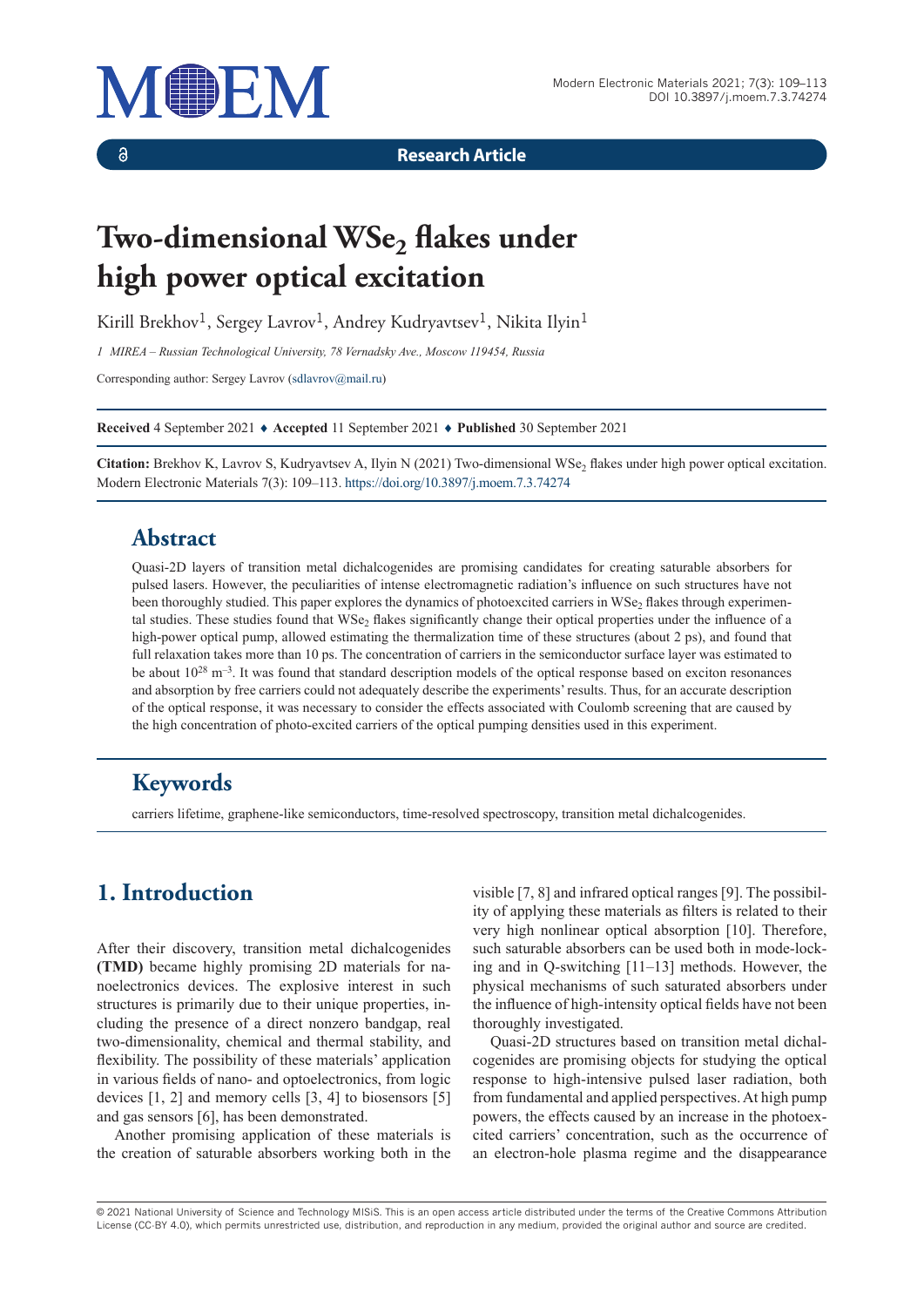of exciton resonances, become critical. Thus, investigating changes in the optical response occurring under these conditions is essential for photonics' development.

We present our results of photo-induced optical properties' changes in  $WSe<sub>2</sub>$  flakes under ultra-short and high-power optical pulses.

#### **2. Materials and methods**

Experimental studies of photoexcited carriers' relaxation in WSe<sub>2</sub> flakes were performed by time-resolved spectroscopy. This technique makes it possible to study processes occurring in various materials under the action of ultra-short laser pulses in the sub-picosecond time frame.

A modified pump-probe technique was used for the experimental studies [14, 15]. Radiation with a wavelength of 400 nm (photon energy 3.1 eV) was used as a pump, which allowed effective carriers excitation from the valence band into the conduction band. Radiation with a wavelength of 800 nm (photon energy 1.55 eV) was used as a probe. This wavelength was chosen due to the bandgap's width of the specified material, which is about 1.97 eV. The radiation energy density on the sample was as follows: excitation  $-70$  mJ/cm<sup>2</sup>, and probing – 5 mJ/cm<sup>2</sup>. Both beams were focused on the sample by the collinear scheme with an objective lens multiplicity  $\times$ 40. The reflected probe beam was then focused on the photodiode.

Due to the use of a lens with a high numerical aperture and pumping radiation with high peak power in this study, the resulting energy density was much higher than those of similar studies [16, 17]. To prevent sample destruction under the influence of such powerful radiation, the pulse repetition rate was additionally diluted to 3 kHz.

Quasi-2D TMD flakes were made by the standard technique of mechanical exfoliation from bulk  $WSe<sub>2</sub>$ crystal. Such bulk structures are now widespread and therefore commercially available. A  $Si/SiO<sub>2</sub>$  plate with an



Figure 1. Optical image of the WSe<sub>2</sub> flake. The length of the scale bar is 5 μm. Dotted line shows 2D WSe<sub>2</sub> flake.

oxide thickness of 90 nm was used as a substrate, which provided the highest optical contrast [18].

A WSe<sub>2</sub> flake with a thickness of about 20 nm (25 monolayers) was selected to avoid any substrate contributions to the investigated optical processes. This thickness ensures almost complete absorption of pump optical radiation in the layer and completely excludes any substrate contributions. Thus, for a given thickness of TMD, considering multi-beam interference, it was estimated that the silicon wafer would absorb less than 5% of the incident light. However, it was also found that TMD monolayered flakes, in addition to a small optical signal compared to the substrate contribution, quickly degenerate under the action of the powerful optical pump used in this work.

The optical image of the investigated quasi-2D sample is shown in Fig. 1. The flake size was about  $5 \times 5$  µm, which was enough to focus the optical radiation only on the investigated flakes to avoid any silicon contributions.

All experimental works (the creation and study of 2D materials) were made by authors in the research laboratory of the Nanoelectronics Department, Institute of Physics and Technology, RTU MIREA.

### **3. Results and discussion**

The dynamics of the excitation and subsequent relaxation of the quasi-2D WSe<sub>2</sub> electronic subsystem were investigated using the time-resolved spectroscopy method. The results of the experiment are shown in Fig. 2. The dependence of photo-induced reflectivity change for probe wavelength, depending on the time delay between pulses for different pump energy densities, is presented. The studies were conducted in the time range of up to 10 ps. The number of experimental points for convenience was reduced when visualizing the obtained data.

As shown, after a sharp initial excitation for a time of the order of the pulse duration (about 35 fs), the signal exponentially relaxed (Fig. 2).

We used the approach proposed in [19] to describe the relaxation of the photoexcited electron subsystem in semiconductor materials and to determine the relaxation time. The following expression approximated the experimental dependences shown in Fig. 2:

$$
y = A \exp\left(-\frac{\tau_d^2}{4\omega^2}\right) +
$$
  
+ 
$$
B \exp\left(\frac{\omega^2}{\tau_1^2} - \frac{\tau_d}{\tau_1}\right) \left[1 - \text{erf}\left(\frac{\omega}{\tau_1} - \frac{\tau_d}{2\omega}\right)\right] +
$$
  
+ 
$$
C \exp\left(\frac{\omega^2}{\tau_2^2} - \frac{\tau_d}{\tau_2}\right) \left[1 - \text{erf}\left(\frac{\omega}{\tau_2} - \frac{\tau_d}{2\omega}\right)\right],
$$
 (1)

where  $\tau_d$  is delay time between pulses,  $\tau_1$ ,  $\tau_1$  is relaxation times,  $A$ ,  $B$  and  $C$  is amplitudes,  $\omega$  is pulse width.

The first term of this expression describes the excitation of the sample electronic subsystem by a femtosecond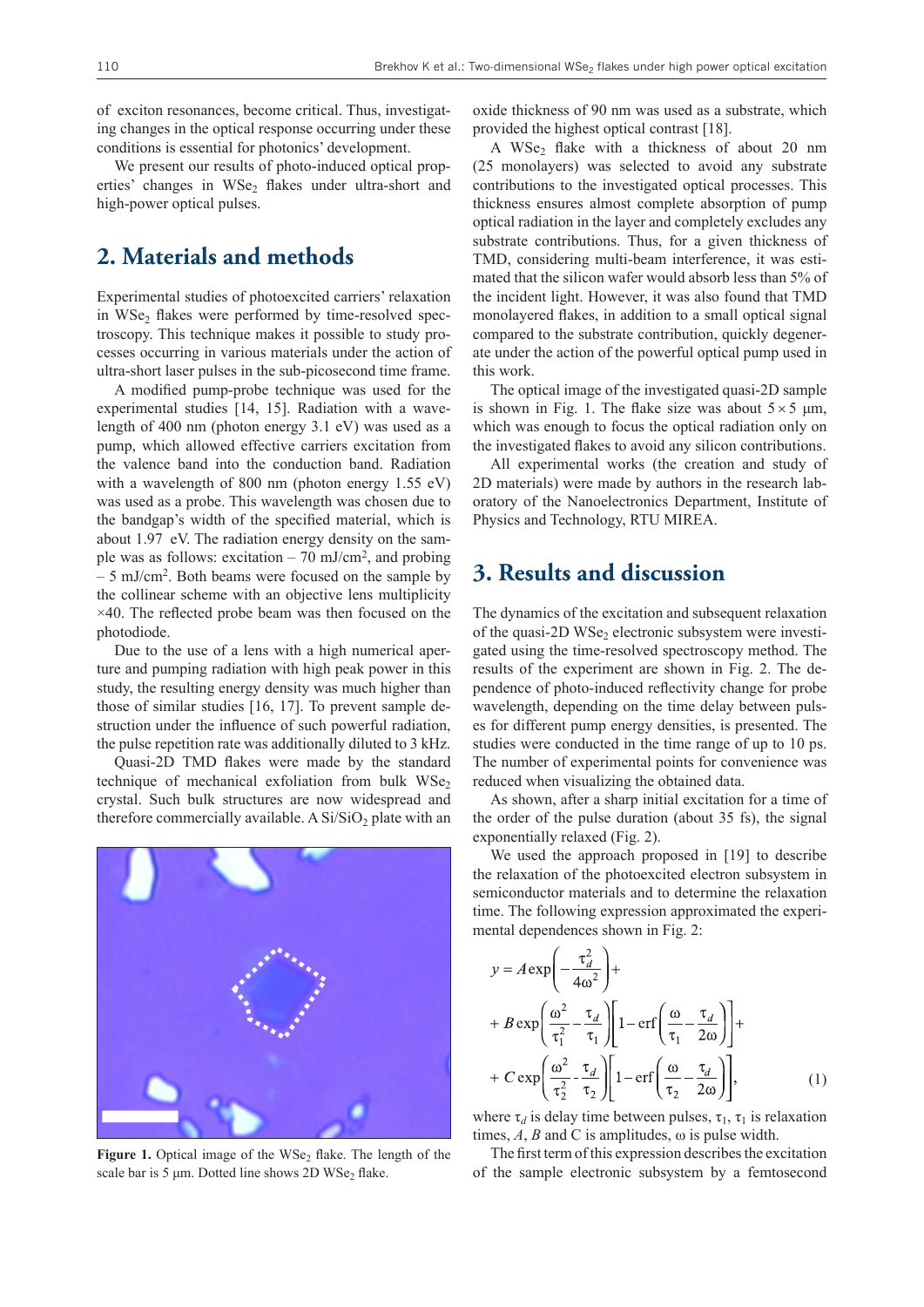

Figure 2. Photo-induced change of WSe<sub>2</sub> flake reflectivity for different pump powers. Solid lines – the result of approximation.

laser pulse, and the second and third terms describe the relaxation processes of the sample electronic subsystem with  $\tau_1$  and  $\tau_2$  times, respectively. According to the literature data, time  $\tau_1$  corresponds to the thermalization process (the distribution of photoexcited carriers along sublevels in the conduction band) and time  $\tau_2$  corresponds to the recombination time of photoexcited carriers from the conduction band to the valence band [20].

Using the approximation, it was found that the thermalization time of photo-excited carriers in the studied  $WSe<sub>2</sub>$  flake was about 2 ps. However, based on the presented experimental dependencies, the characteristic recombination time  $\tau_2$  could not be determined because it significantly exceeded 10 ps.

In the case of low optical power carriers with energies much higher than the energy of exciton resonances were generated. Consequently, electrons and holes relaxed, moving in momentum space to the conduction band's minimum and the valence band's maximum, respectively, after which they formed excitons. Similar processes have been partially investigated and described in [21].

Notably, the energy of the probing radiation was 1.55 eV, which was approximately equal to the value of exciton resonance in the investigated sample. Further, the optical response decreased due to carrier recombination, and the characteristic lifetime of excitons exceeded the maximum experimental delay time.

In the presence of exciton states, the sample optical response can be described using the model proposed in [14]. Moreover, it allowed determining the regularities of optical coefficients change for semiconductor materials (and, respectively, the induced reflectivity).

This model roughly divides the general dielectric function of a semiconductor into two ranges: high-energy and low-energy. The high-energy range corresponds to inter-zone transitions in semiconductors, and the low-energy range corresponds to exciton transitions.

In general, the characteristic values of the differential reflection coefficient and peculiarities of its dynamics in this experiment were due to several effects of a dramatic increase in the concentration of photo-excited carriers. The concentration of photoexcited carriers in a thin near-surface layer can be estimated based on a simple ratio:

$$
N_s = \alpha \left(1 - R_I\right) \frac{f}{E},\tag{2}
$$

where the following parameters of pump radiation are used:  $\alpha$  is absorption coefficient,  $R_I$  is reflection coefficient, *f* is power density, and *E* is photon energy [23].

According to this formula, the carrier concentration in the near-surface layer for the pump power density used was about  $10^{22}$  cm<sup>-3</sup>. This value was quite large and exceeded the values of Mott concentration in bulk and monolayer samples of transition metal dichalcogenides known from other works [24, 25].

The Mott density is the characteristic carrier density at which the transition from the exciton regime to the electron-hole plasma regime occurs, where free carriers predominate. Thus, there is a change of exciton resonances' position, they further decrease, and then they completely disappear due to screening of Coulomb's attraction between oppositely charged carriers.

Therefore, instead of using the model described above, the optical response features in our experiment are described considering the effects associated with high free carrier densities: the bandgap renormalization effect and the band-filling effect.

The need to consider the mentioned effects was also confirmed by the fact that the estimation of the differential reflection coefficient considering only free-carrier absorption (according to the Drude model) did not converge with the experimental results.

According to the Drude model, the dielectric permittivity of the excited sample was

$$
\varepsilon = \varepsilon_{\text{core}} + \frac{4\pi i}{\omega} \frac{Ne^2 \tau}{m(1 - i\omega\tau)},
$$
\n(3)

where  $\varepsilon_{\text{core}}$  is dielectric permittivity of a non-excited sample,  $\omega$  is probe radiation frequency,  $\tau$  is carriers relaxation time, *N* is concentration of photo-excited carriers, *m* is effective mass.

In the band-filling effect, also known as the Burstein– Moss effect [26], the concentration of carriers increased, and the electrons from the valence band need energies that exceed the nominal bandgap (as well as the holes when they get from the conduction band into the valence band) to get into the conduction band. This effect leads to a decrease in the absorption coefficient at photon energies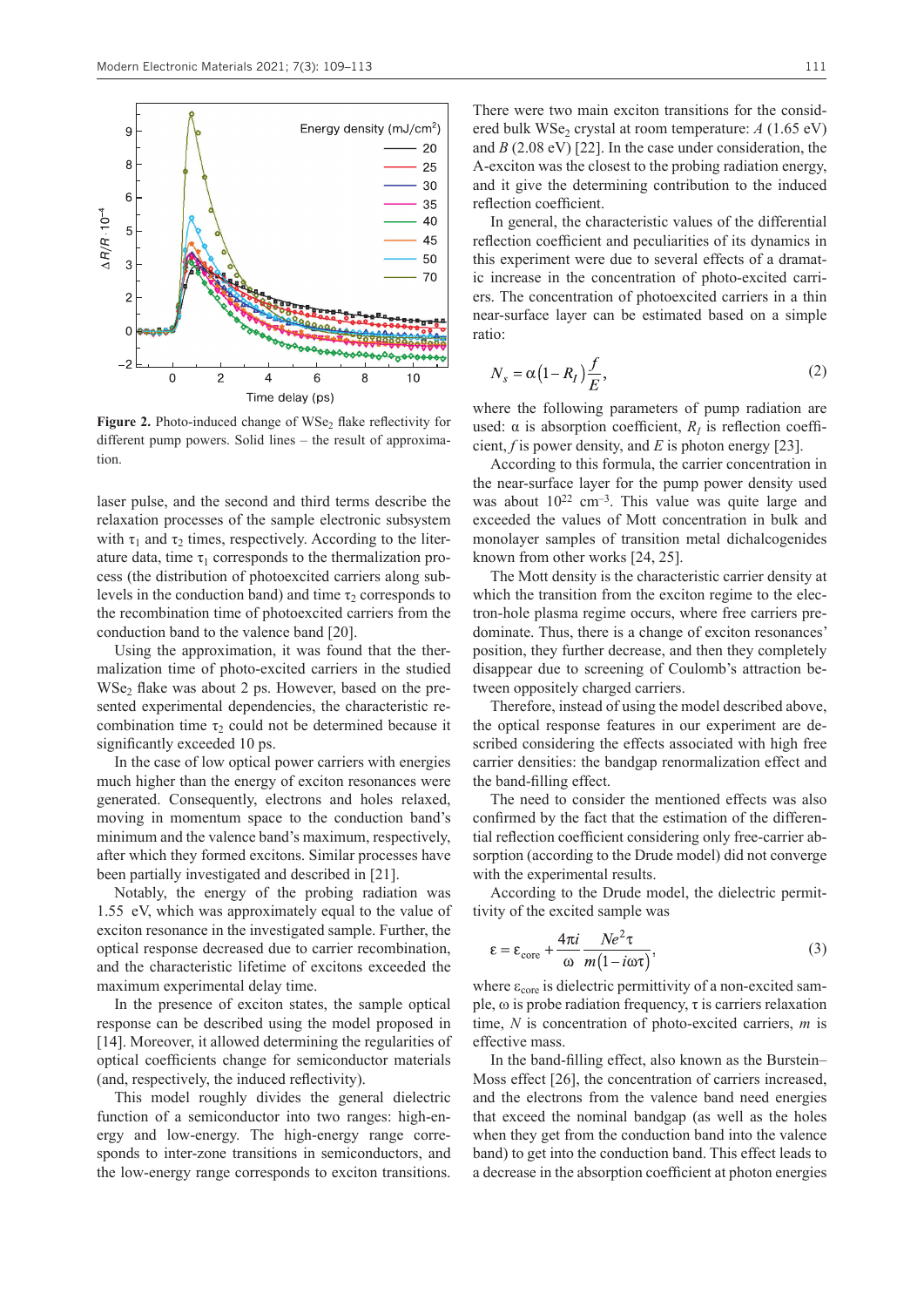exceeding the bandgap. As the concentration of carriers increases, the absorption coefficient becomes negative, i.e., instead of absorbing radiation, its amplification is observed.

The effect of bandgap renormalization occurred because the injected electrons that were concentrated in the lower part of the conduction band (as well as holes in the upper part of the valence band) were repelled from one another due to the Coulomb interaction. Additionally, electrons with the same spin projection avoid one another for statistical reasons, which leads to a decrease in the bottom of the conduction band (similarly, in the case of holes, it raises the ceiling of the valence band). The combination of these effects led to a bandgap reduction.

Thus, for a full description of the optical response dynamics under these conditions, further experiments are required to provide complete information about the effects associated with the presence of dense electron-hole plasma in the TMD.

# **4. Conclusions**

This work, involved an experimental study of the effect of high-powered optical radiation of the order of several tens of mJ/cm<sup>2</sup> on quasi-2D WSe<sub>2</sub> films. A significant

#### **References**

- 1. Jang H., Liu C., Hinton H., Lee M.-H., Kim H., Seol M., Shin H.-J., Park S., Ham D. An atomically thin optoelectronic machine vision processor. Adv. Mater., 2020; 32(36): 2002431. [http://dx.doi.](http://dx.doi.org/10.1002/adma.202002431) [org/10.1002/adma.202002431](http://dx.doi.org/10.1002/adma.202002431)
- 2. Liu Y., Wang P., Wang Y., Huang Y., Duan X. Suppressed threshold voltage roll-off and ambipolar transport in multilayer transition metal dichalcogenide feed-back gate transistors. *Nano Res.*, 2020; 13(7): 1943–1947.<http://dx.doi.org/10.1007/s12274-020-2760-6>
- 3. Kim R.H., Lee J, Kim K.L., Cho S.M., Kim D.H., Park C. Flexible nonvolatile transistor memory with solution-processed transition metal dichalcogenides. *Small*, 2017; 13(20): 1603971. [http://dx.doi.](http://dx.doi.org/10.1002/smll.201603971) [org/10.1002/smll.201603971](http://dx.doi.org/10.1002/smll.201603971)
- 4. Abdullaev D.A., Milovanov R.A., Volkov R.L., Borgardt N.I., Lantsev A.N., Vorotilov K.A., Sigov A.S. Ferroelectric memory: state-of-the-art manufacturing and research. *Russ. Technol. J.*, 2020; 8(5): 44–67. (In Russ.). [http://dx.doi.org/10.32362/2500-](http://dx.doi.org/10.32362/2500-316X-2020-8-5-44-67) [316X-2020-8-5-44-67](http://dx.doi.org/10.32362/2500-316X-2020-8-5-44-67)
- 5. Hu Y., Huang Y., Tan C., Zhang X., Lu Q., Sindoro M., Huang X., Huang W., Wang L., Zhang H. Two-dimensional transition metal dichalcogenide nanomaterials for biosensing applications. *Mater Chem Front.*, 2017; 1(1): 24–36. [http://dx.doi.org/10.1039/](http://dx.doi.org/10.1039/c6qm00195e) [c6qm00195e](http://dx.doi.org/10.1039/c6qm00195e)
- 6. Järvinen T., Lorite G.S., Peräntie J., Toth G., Saarakkala S., Virtanen V.K., Kordas K.  $WS_2$  and  $MoS_2$  thin film gas sensors with high response to NH<sub>3</sub> in air at low temperature. *Nanotechnology*, 2019; 30(40): 405501.<http://dx.doi.org/10.1088/1361-6528/ab2d48>

change in the optical response under pump radiation was revealed. Based on the results of reflectivity measurements, the estimation of characteristic relaxation and the recombination times of photo-excited carriers were made: thermalization time was about 2 ps; recombination time was  $>10$  ps.

The estimation of the photoexcited carriers' concentration in the surface layer about  $10^{28}$  m<sup>-3</sup>. Through this connection, it was shown that at the given radiation power densities for an adequate description of optical response, it is necessary to consider the disappearance of exciton resonances due to Coulomb screening and other effects becoming essential at high carriers' concentrations, such as the band-filling effect and bandgap renormalization. Further experimental studies of these samples are planned to build a theoretical model explaining changes in optical parameters arising under these conditions.

#### **Acknowledgements**

This work was supported by the Ministry of Education and Science of the Russian Federation (state task  $N<sub>•</sub>$  FSFZ-0706-2020-0022). The works were partially performed using the equipment of the RTU-MIREA research resource center.

- 7. Luo Z., Wu D., Xu B., Xu H., Cai Z., Peng J., Weng J., Xu S., Zhu C., Wang F., Sund Z., Zhange H. Two-dimensional material-based saturable absorbers: Towards compact visible-wavelength all-fiber pulsed lasers. *Nanoscale*, 2016; 8(2): 1066–1072. [http://](http://dx.doi.org/10.1039/c5nr06981e) [dx.doi.org/10.1039/c5nr06981e](http://dx.doi.org/10.1039/c5nr06981e)
- 8. Zou J., Ruan Q., Zhang X., Xu B., Cai Z., Luo Z. Visible-wavelength pulsed lasers with low-dimensional saturable absorbers. *Nanophotonics*, 2020; 9(8): 2273–2294. [http://dx.doi.org/10.1515/](http://dx.doi.org/10.1515/nanoph-2020-0022) [nanoph-2020-0022](http://dx.doi.org/10.1515/nanoph-2020-0022)
- 9. Guo C., Wei J., Yan P., Luo R., Ruan S., Wang J., Guo B., Hua P., Lue Q. Mode-locked fiber laser at 2.8 μm using a chemical-vapor-deposited WSe<sub>2</sub> saturable absorber mirror. *Appl. Phys. Express*, 2020; 13(1): 012013. <http://dx.doi.org/10.7567/1882-0786/ab6031>
- 10. Pang L., Liu W., Tian W., Han H., Wei Z. Nanosecond hybrid Q-switched Er-doped fiber laser with  $WS_2$  saturable absorber. *IEEE Photonics J.*, 2016; 8(3): 1–7. [http://dx.doi.org/10.1109/](http://dx.doi.org/10.1109/JPHOT.2016.2574333) [JPHOT.2016.2574333](http://dx.doi.org/10.1109/JPHOT.2016.2574333)
- 11. Chen B., Zhang X., Wu K., Wang H., Wang J., Chen J. Q-switched fiber laser based on transition metal dichalcogenides MoS<sub>2</sub>, MoSe<sub>2</sub>, WS2, and WSe2. *Opt. Express*, 2015; 23(20): 26723. [http://dx.doi.](http://dx.doi.org/10.1364/oe.23.026723) [org/10.1364/oe.23.026723](http://dx.doi.org/10.1364/oe.23.026723)
- 12. Mohanraj J., Velmurugan V., Sivabalan S. Transition metal dichalcogenides based saturable absorbers for pulsed laser technology. *Opt. Mater.*, 2016; 60: 601–617. [http://dx.doi.org/10.1016/j.opt](http://dx.doi.org/10.1016/j.optmat.2016.09.007)[mat.2016.09.007](http://dx.doi.org/10.1016/j.optmat.2016.09.007)
- 13. Li Z., Dong N., Zhang Y., Wang J., Yu H., Chen F. Invited article: Mode-locked waveguide lasers modulated by rhenium diselenide as